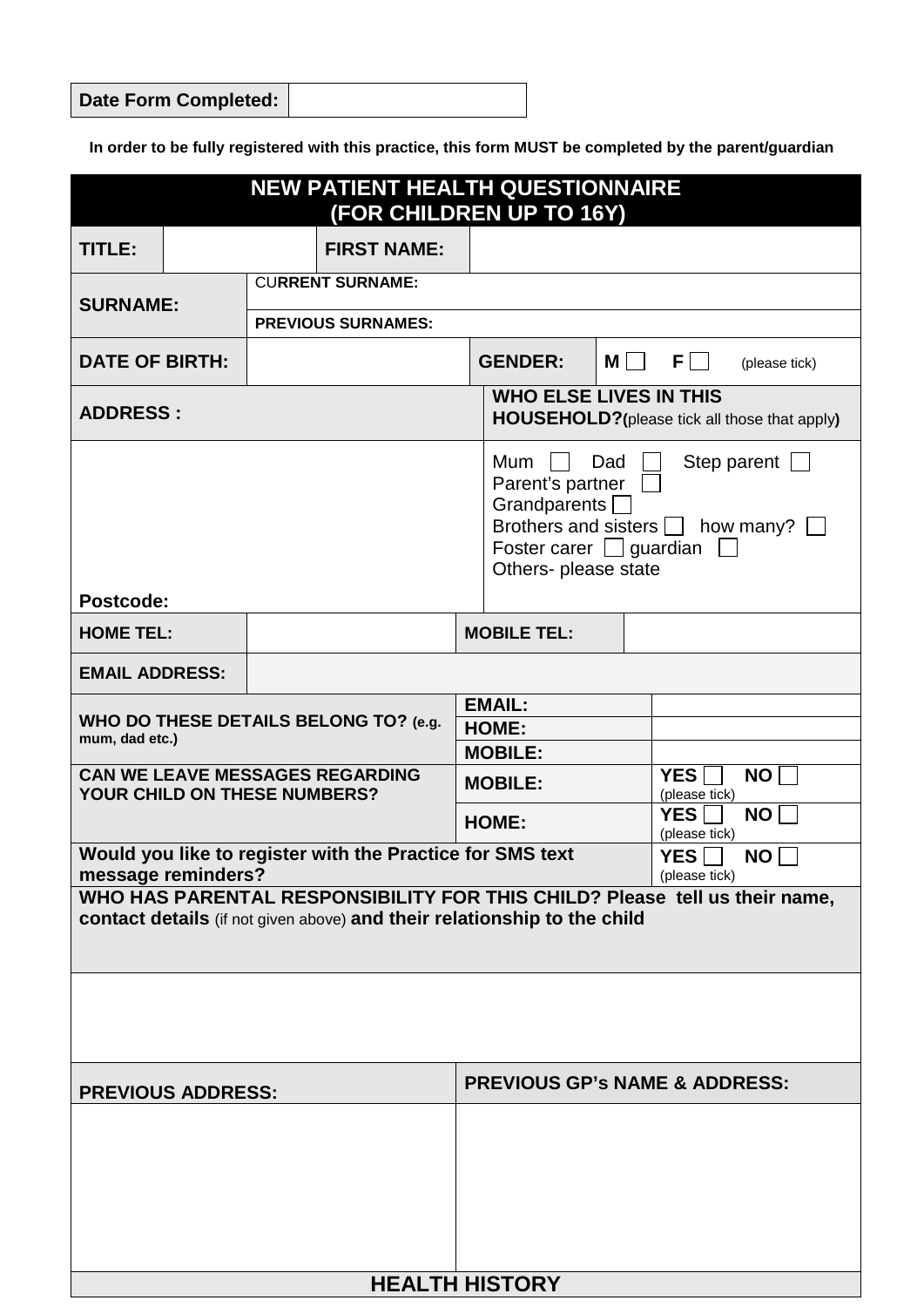| <b>HAS YOUR CHILD HAD ANY SERIOUS ILLNESSES OR</b><br><b>OPERATIONS?</b> | <b>YES</b><br><b>NO</b><br>(please tick) |
|--------------------------------------------------------------------------|------------------------------------------|
| If Yes, what was this and when? :                                        |                                          |
|                                                                          |                                          |
|                                                                          |                                          |
| DOES YOUR CHILD HAVE A DISABLITY OR CHRONIC<br><b>CONDITION?</b>         | <b>YES</b><br><b>NO</b><br>(please tick) |
|                                                                          |                                          |
|                                                                          |                                          |
|                                                                          |                                          |
|                                                                          |                                          |

| <b>MEDICATION</b>                                                                                             |                                          |  |  |  |
|---------------------------------------------------------------------------------------------------------------|------------------------------------------|--|--|--|
| IS YOUR CHILD ON ANY REGULAR MEDICATION?                                                                      | YES  <br>NO<br>(please tick)             |  |  |  |
| If Yes, please tell us the name and dose: (if you have a list from your previous GP please give us a<br>copy) |                                          |  |  |  |
| (Please note you may be need to see the doctor for a first repeat prescription to be issued)                  |                                          |  |  |  |
| IS YOUR CHILD ALLERGIC TO ANY MEDICATION?                                                                     | <b>YES</b><br><b>NO</b><br>(please tick) |  |  |  |
| If Yes, please state type and name:                                                                           |                                          |  |  |  |
|                                                                                                               |                                          |  |  |  |

| Which school or nursery does your child attend?                                                    |                  |  |  |
|----------------------------------------------------------------------------------------------------|------------------|--|--|
|                                                                                                    |                  |  |  |
|                                                                                                    |                  |  |  |
|                                                                                                    |                  |  |  |
| Does your child have contact with any of the following? (if so please can you tell us their names) |                  |  |  |
|                                                                                                    |                  |  |  |
|                                                                                                    |                  |  |  |
| A hospital specialist?<br>YES <sup>1</sup><br>(please tick)<br><b>NO</b>                           |                  |  |  |
| A health visitor?<br>YES <sup>I</sup><br><b>NO</b><br>(please tick)                                |                  |  |  |
|                                                                                                    |                  |  |  |
| A social worker?<br><b>YES</b><br><b>NO</b><br>(please tick)                                       |                  |  |  |
| Any other health professionals? $YES$<br><b>NO</b><br>(please tick)                                |                  |  |  |
|                                                                                                    |                  |  |  |
|                                                                                                    | <b>YES</b><br>NΩ |  |  |
| Has your child ever been under a Child Protection Plan?                                            |                  |  |  |
|                                                                                                    | (please tick)    |  |  |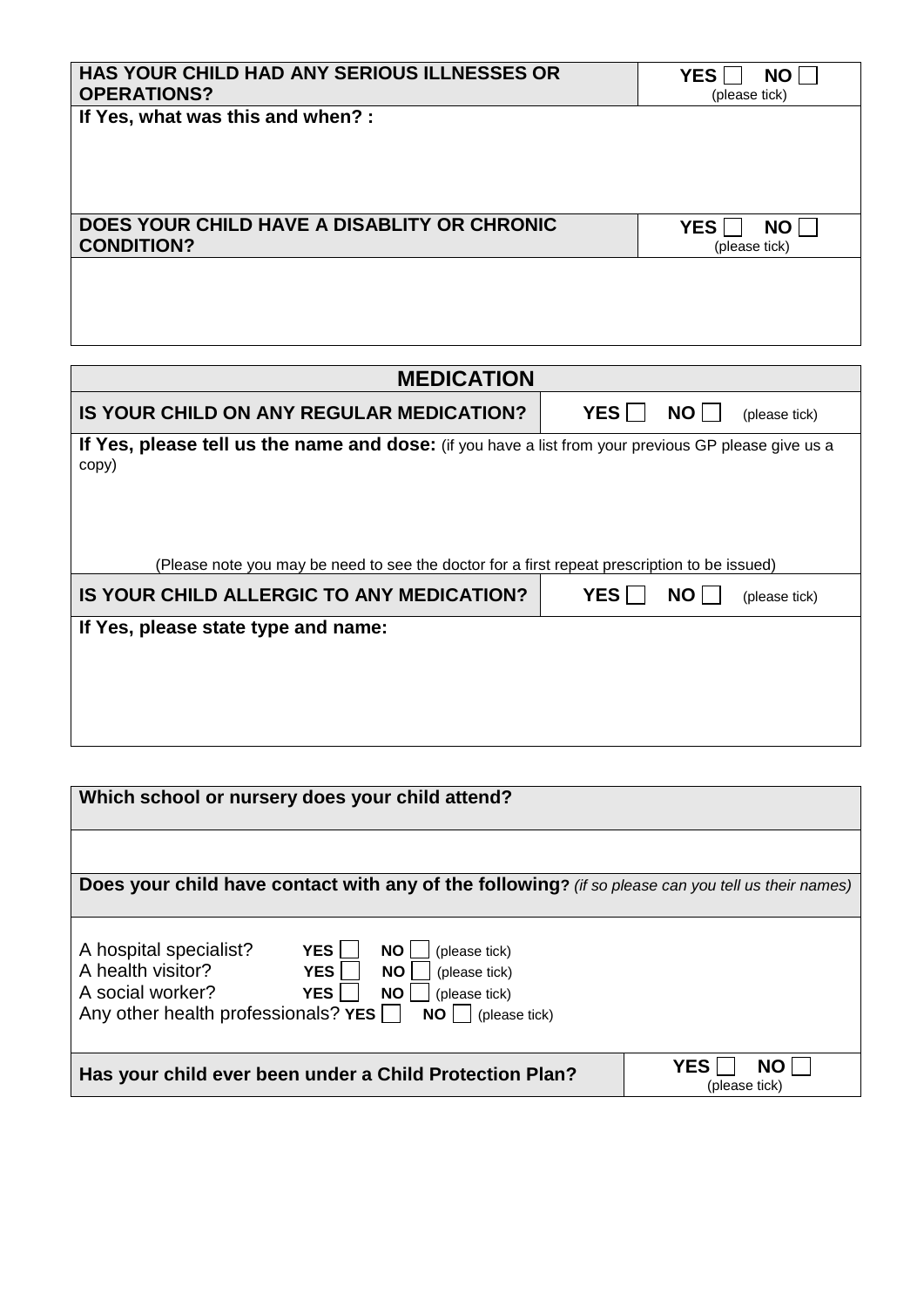**It is important that your child's immunisations are kept up to date. A current photocopy of the immunisation history will help us to maintain their immunisation record; we can take a photocopy of this at reception. If this is not available then please list below.**

| <b>IMMUNISATIONS</b>                                                        |            | <b>DATE GIVEN</b> |
|-----------------------------------------------------------------------------|------------|-------------------|
| 1 <sup>st</sup> Diphtheria, Tetanus, Whooping Cough, Polio, Hib, rotavirus* | age 2m     |                   |
| 2 <sup>nd</sup> Diphtheria, Tetanus, Whooping Cough, Polio, Hib, rotavirus* | age 3m     |                   |
| 3 <sup>rd</sup> Diphtheria, Tetanus, Whooping Cough, Polio, Hib             | age 4m     |                   |
| 1 <sup>st</sup> Pneumococcal                                                | age 2m     |                   |
| 2 <sup>nd</sup> Pneumococcal                                                | age 4m     |                   |
| 1 <sup>st</sup> Meningitis C                                                | age 3m     |                   |
| Hib/ Meningitis C                                                           |            |                   |
| 1 <sup>st</sup> Measles, Mumps, Rubella (MMR)                               | age 12-13m |                   |
| <b>Booster Pneumococcal</b>                                                 |            |                   |
| Booster Diphtheria, Tetanus, Whooping Cough, Polio                          | age 3y 4m  |                   |
| Booster Measles, Mumps, Rubella (MMR)                                       |            |                   |
| Details of any other immunisations:                                         |            |                   |
|                                                                             |            |                   |
|                                                                             |            |                   |
|                                                                             |            |                   |
|                                                                             |            |                   |
|                                                                             |            |                   |

**\*** *rotavirus included since 2012*

## **IMPORTANT:**

**All the information given to the Practice as part of this form will be treated as Confidential. However to give your child the very best health care we work closely with the Health Visiting and School Nursing Service.** 

**It is therefore our normal Practice to share the details of all children registering with the Practice with our NHS colleagues in Health Visiting and School Nursing.** 

**If you would prefer that we DO NOT do this could you tick here**